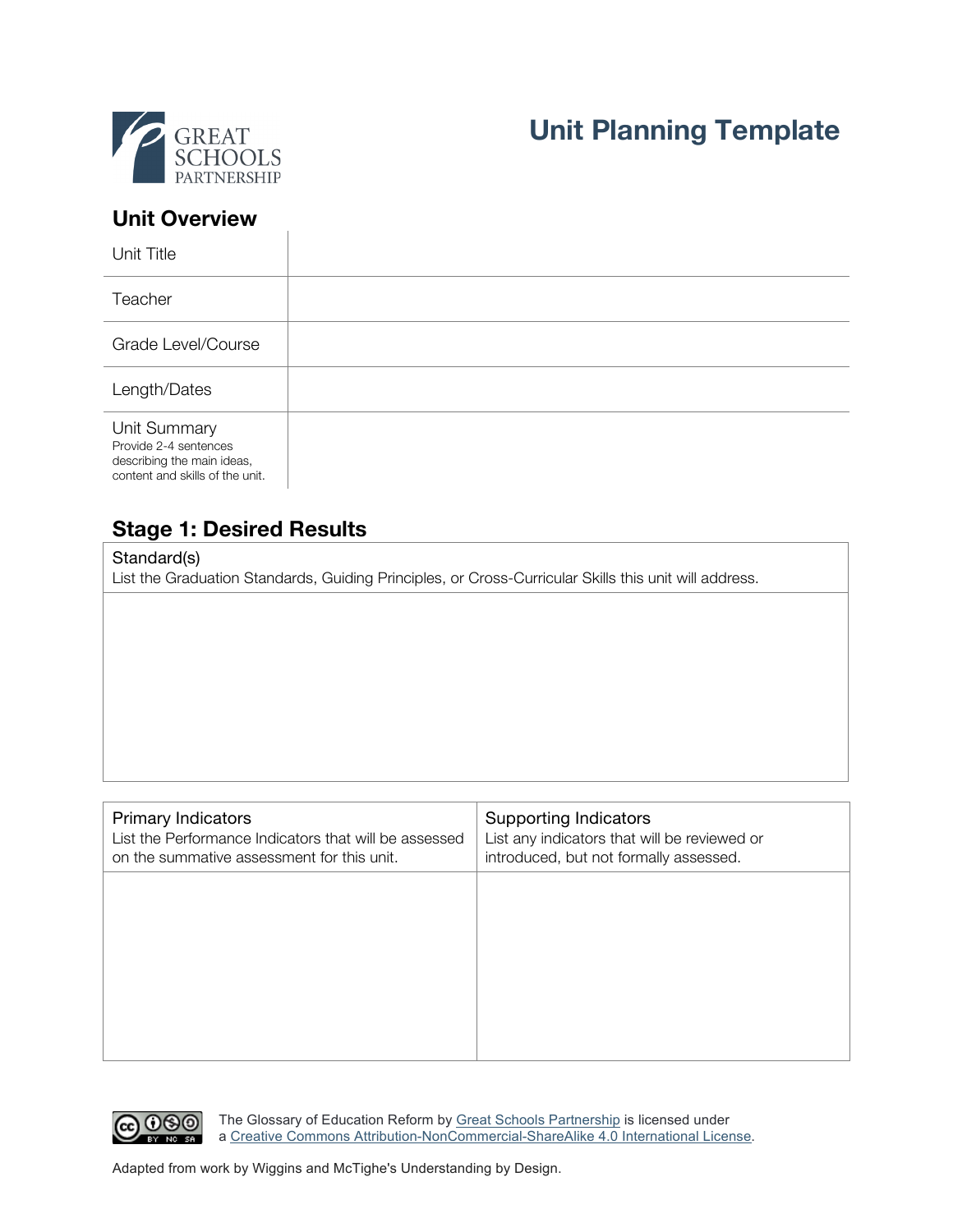| <b>Essential Question(s)</b><br>These questions are<br>related to the enduring<br>understandings and<br>provide relevance for the<br>learning in the unit. |  |
|------------------------------------------------------------------------------------------------------------------------------------------------------------|--|
| Enduring<br>Understanding(s)<br>What are the big picture<br>understandings that are<br>transferable across<br>contexts, places, and<br>times?              |  |

| What will students know?<br>Factual information, vocabulary, and basic concepts<br>related to each indicator. | What will students be able to do?<br>Skills, processes, and/or knowledge that are related<br>to each indicator and which students will be able to<br>use in new contexts/with new material. |  |
|---------------------------------------------------------------------------------------------------------------|---------------------------------------------------------------------------------------------------------------------------------------------------------------------------------------------|--|
|                                                                                                               |                                                                                                                                                                                             |  |
|                                                                                                               |                                                                                                                                                                                             |  |
|                                                                                                               |                                                                                                                                                                                             |  |
|                                                                                                               |                                                                                                                                                                                             |  |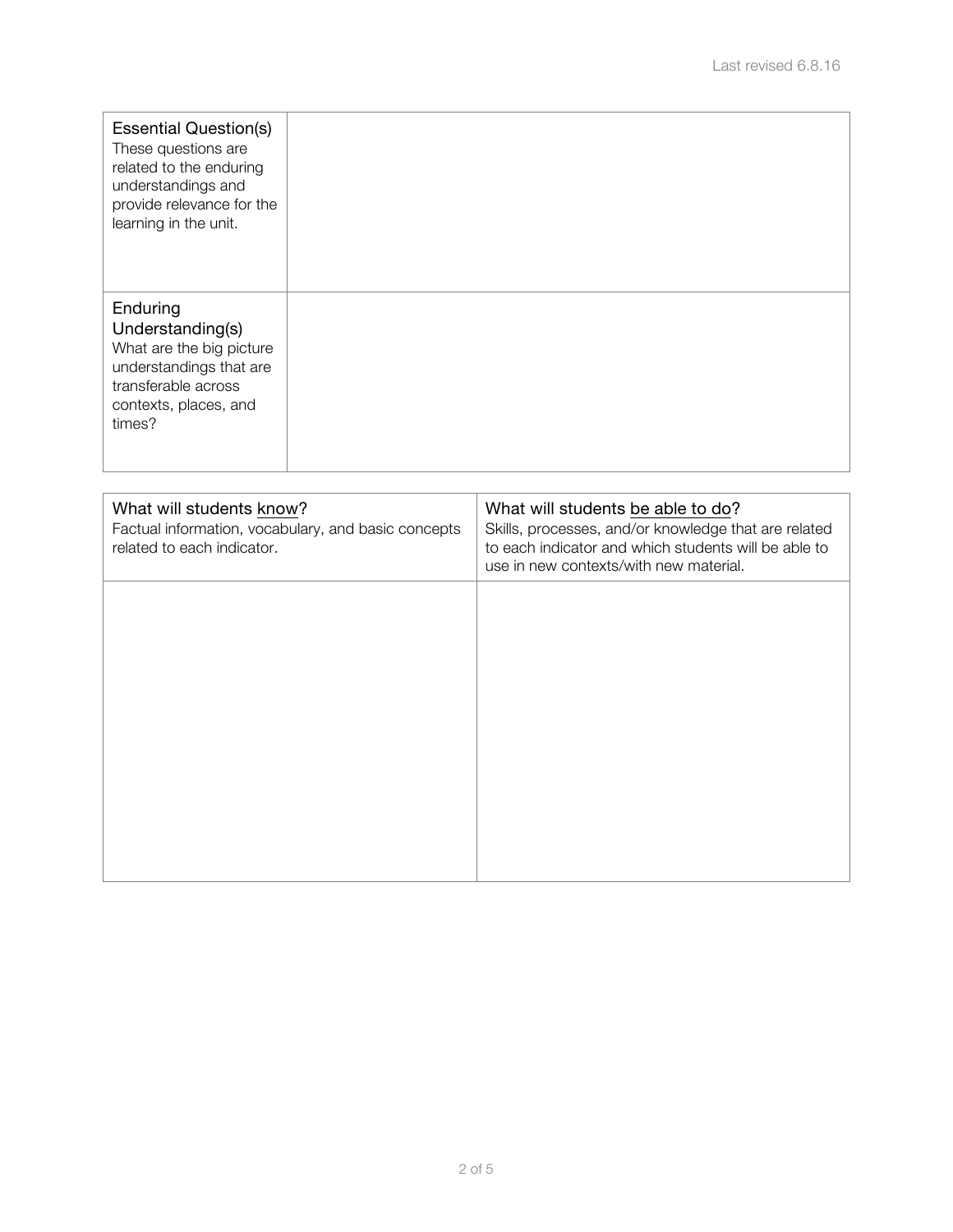# **Stage 2: Evidence of Student Learning**

### **Task Neutral Scoring Criteria**

Define levels of performance for each indicator

| Indicator<br>List performance<br>indicators from Stage 1. | $1 = Does Not$<br>Meet | $2 =$ Partially<br>Meets | $3 = Meets$ | $4 = Exceeds$ |
|-----------------------------------------------------------|------------------------|--------------------------|-------------|---------------|
|                                                           |                        |                          |             |               |
|                                                           |                        |                          |             |               |
|                                                           |                        |                          |             |               |
|                                                           |                        |                          |             |               |

### Pre-assessment

Determines student strengths, weaknesses, and prior knowledge of the concepts and skills addressed in the unit.

### Summative Assessment Task

Describe what students will do and produce to develop evidence that will be evaluated using the scoring criteria. If an assessment has not been developed, the Summative Assessment Planning Template and Protocol might be helpful to guide this process.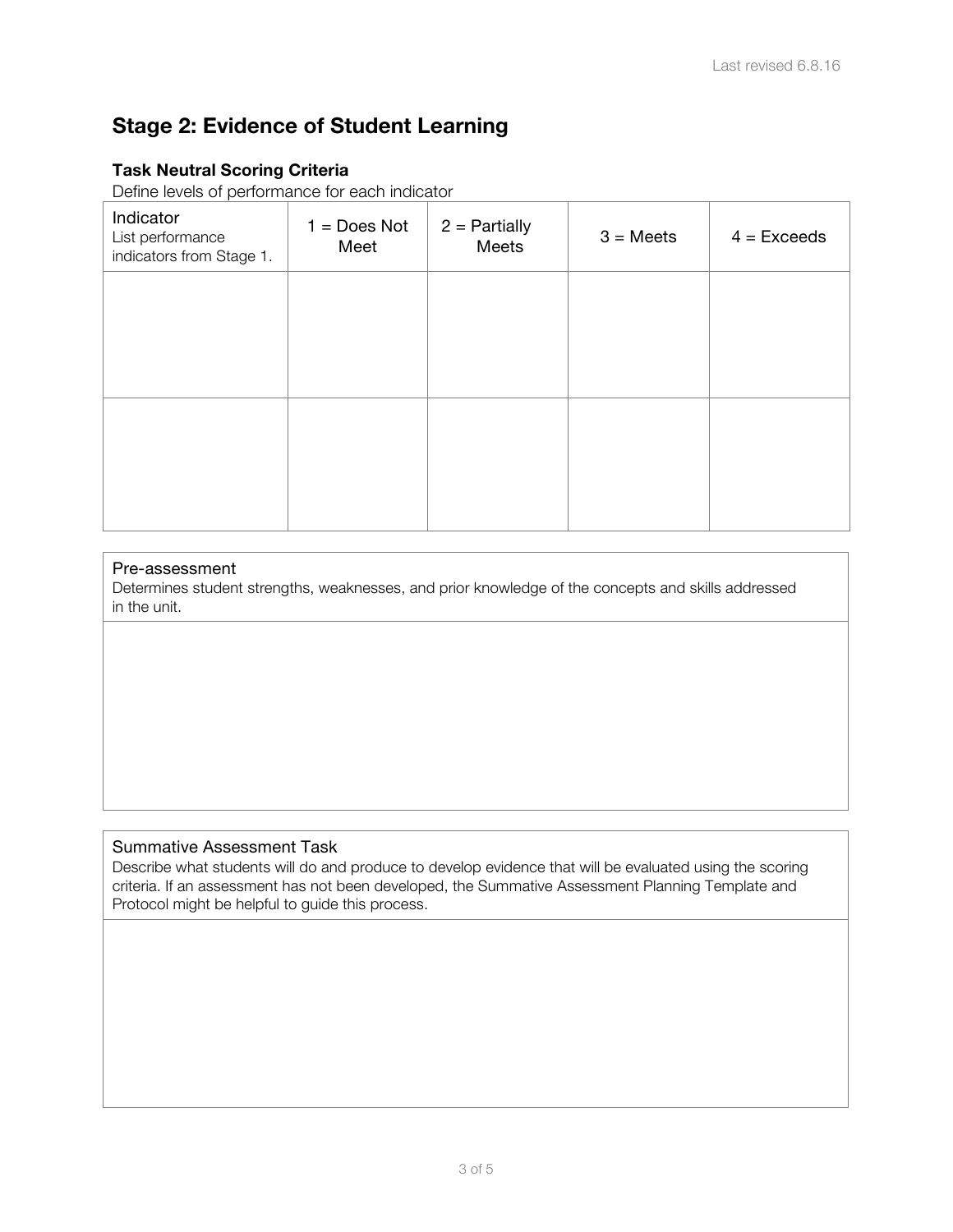# **Stage 3: Instructional Design**

Hook

Encourages students to access prior knowledge; sparks student interest and engagement, and answers the question, "Why do we need to learn this?"

| <b>Learning Targets</b><br>Identify what students should<br>know and do in the course of the<br>specific learning experience. | <b>Formative Assessment</b><br>Provide clear, descriptive,<br>actionable feedback for students<br>and provide feedback to teachers<br>in order to adjust instruction. | Learning Experiences<br>Differentiated experiences that<br>provide opportunities for students<br>to engage in active learning<br>around the learning target(s). |
|-------------------------------------------------------------------------------------------------------------------------------|-----------------------------------------------------------------------------------------------------------------------------------------------------------------------|-----------------------------------------------------------------------------------------------------------------------------------------------------------------|
|                                                                                                                               |                                                                                                                                                                       |                                                                                                                                                                 |

#### **Resources**

Support varied student needs and learning styles and include a range of media and print materials.